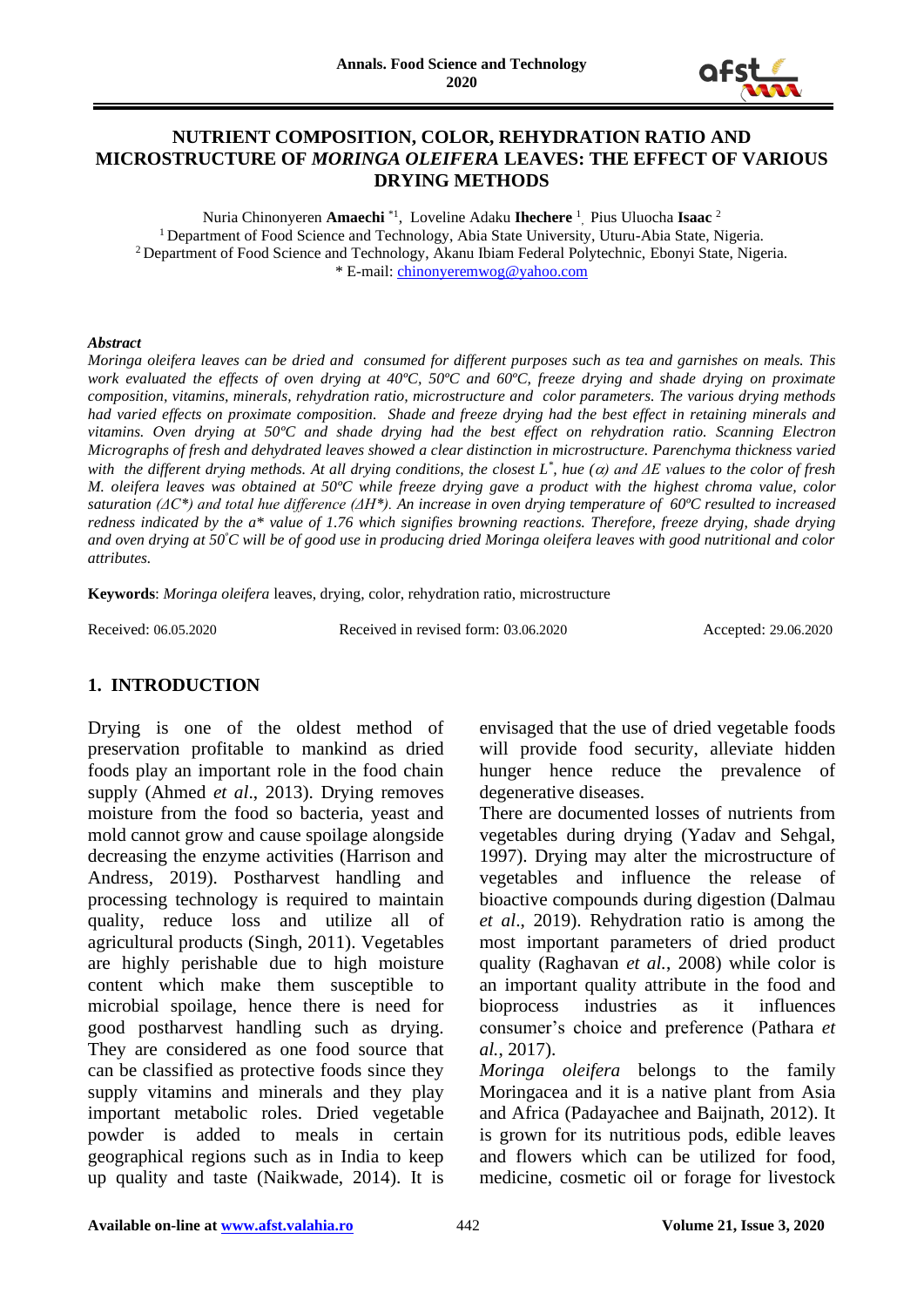

(Vergara-Jimenez *et al.*, 2017). Dried *M. oleifera* leaf powder is dissolved in water and taken as "tea" while some human populations add it to cereal gruel "ogi". In Nigeria, the most popular drying method for *Moringa oleifera* leaves is air/shade drying at room temperature (Adejumo and Dan, 2018). It is view of this that a study was carried out to determine the effect of freeze drying, shade drying and oven drying at different temperatures on nutrients, rehydration ratio, color and microstructure of fresh and the various dried vegetable samples.

# **2. MATERIALS AND METHODS**

### **Collection and preparation of samples**

Fresh leaves of *Moringa oleifera* were harvested from farmyard of Michael Okpara University of Agriculture, Umudike, Abia State. The leaves were picked, washed well in water to remove dirt and allowed to drain of water. After which, the leaves were divided into 5 portions of 1kg. Each portion of washed leaves was subjected to various drying methods namely oven drying at 40ºC, 50ºC and 60ºC respectively, shade and freeze drying. For freeze drying the leaves were freeze dried at a temperature of -20ºC for 11h 8mins at a vacuum pressure of 30Pa in a freeze dryer (Techmel 725N, South Korea). A sixth portion of fresh leaves was used as control. After drying, the respective dehydrated samples were pulverized using a blender (Master Chef), stored in labeled dark colored containers and were kept in cool, dark place prior to analysis. Analysis was done on the various dehydrated samples and the fresh leaves.

# **Proximate composition analysis**

Proximate composition of the fresh and dried samples was assessed using established AOAC protocols (AOAC, 2005). Crude protein was determined by the micro Kjedhal method(AOAC 939.02). The nitrogen content of the sample digest was multiplied by 6.25 and expressed as percentage protein. Ash content was determined gravimetrically after muffle furnace (SX2-2.5-12, England) incineration at  $550^{\circ}$ C for 6 h. Crude fat was

also determined gravimetrically after solvent extraction using hexane. Crude fiber was determined by the Weende method while moisture determination was done by drying the pulverized vegetables in a convection oven at  $105^{\circ}$ C for 5h to a constant weight. Nitrogen free extract (carbohydrate) was calculated by applying the formula:  $100 - \frac{1}{8}$  Moisture + %Ash + %Fat + %Crude fiber + %Crude protein]. Energy values of the respective fruit bars in kcal/100g were obtained by multiplying the percentage of crude protein, fat and carbohydrate by the factor of 4, 9 and 4, respectively and summing them up.

### **Mineral analysis**

The ash obtained from the ash content experiment was used for the minerals assay (James, 2013). Briefly, each ash sample was transferred to 100 mL glass tubes and 2mL of 2M hydrochloric acid was added. The digest in each tube was made up to mark with deionized water. The diluted digest was used to analyze the different mineral elements. Sodium and potassium were analyzed using Type 128 Flame photometer (Systronics, Gujarat India). Phosphorus and zinc were analyzed by determining the absorbance of color complex formed molybdovanadate and Zinc, respectively. The absorbance was read at 400 nm for phosphorus and 615 nm for zinc (Säbel, 2010) using UV/Vis SpectroArt 200 spectrophotometer(Wealtec Bioscience, New Taipei City, Taiwan). EDTA titration was used for the determination of calcium and magnesium. Iron was analyzed by Orthophenanthroline red ferrous complex method.

#### **Vitamin analysis**

The B vitamins, vitamin A and Vitamin E contents of the vegetable samples were estimated spectrophotometrically (UV/Vis SpectroArt 200, Wealtec Bioscience, New Taipei City, Taiwan) using 1 cm pathlength cuvette, according to the methods described by Okwu and Emenike (2006) with some modifications. Briefly, 5g of each sample was homogenized and extracted using a mixture of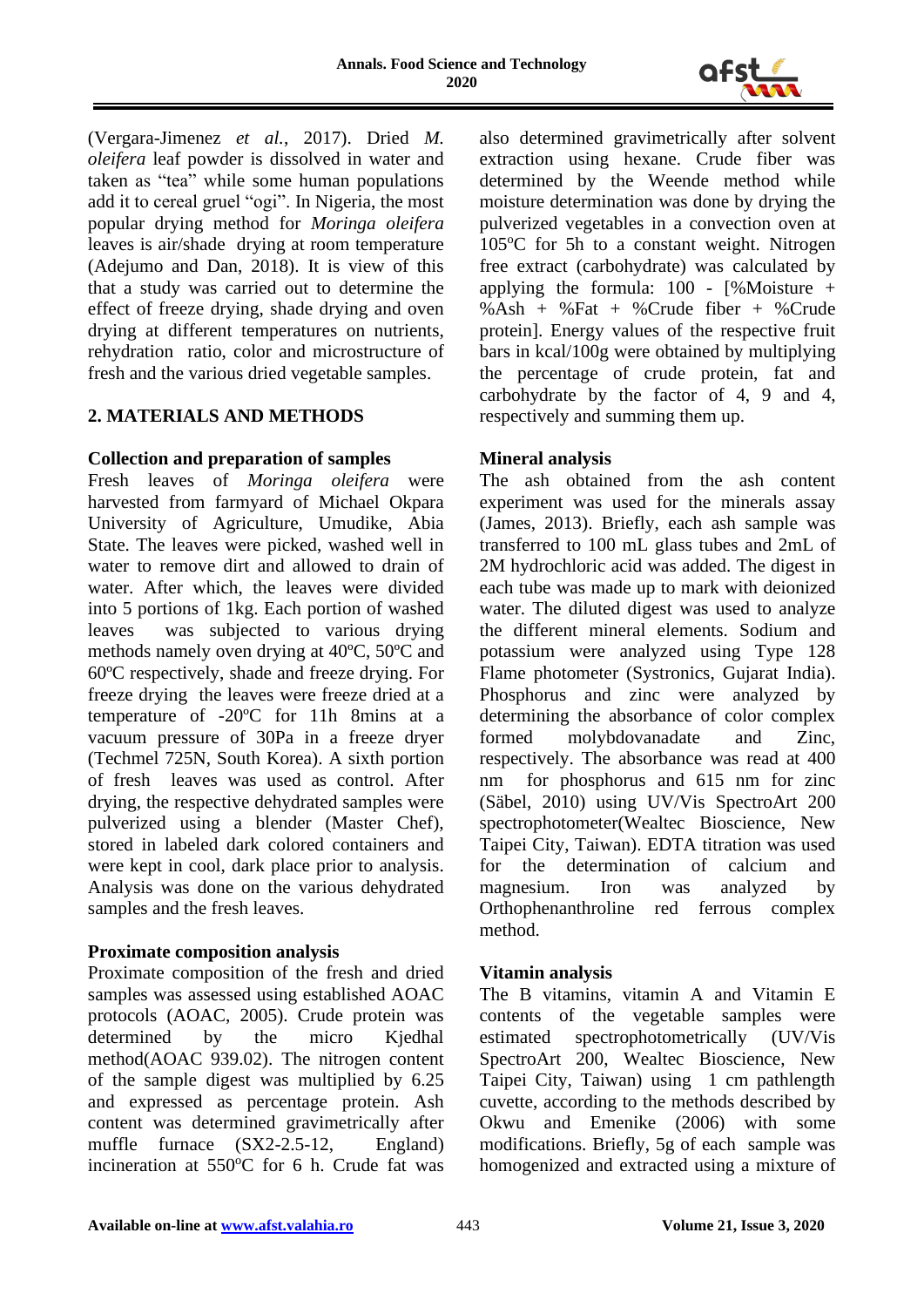

absolute ethanol and 5% potassium hydroxide (10:1) and boiled for 30mins under reflux before adding petroleum ether. The extract mix was evaporated to dryness on a rotary evaporator. Small amounts of the residue was re-dissolved in appropriate carrier solvents for each vitamin. Vitamin standards were prepared in the carrier solvents at different concentrations. Their absorbance was read and used to create the calibration curves used to calculate the concentration of the vitamin on a dry weight basis. The absorbances of the vitamins were monitored as follows: thiamin (vitamin B1) at 360 nm, riboflavin (vitamin B2) at 510 nm, niacin (vitamin B3) at 470 nm, vitamin A at 450 nm and vitamin E at 295 nm.

Vitamin C was determined titrimetrically after homogenizing each sample in 50mL 5.6 mM EDTA solution. The homogenized samples were filtered using Whatman no.1 filter paper. Approximately 10mL of 30% potassium iodide was added to 20mL of filtrate and mixed thoroughly. The mixture was titrated against 0.1M CuSO<sup>4</sup> to a dark end point using 1% starch solution as the indicator (Okwu and Emenike, 2006).

#### **Rehydration ratio measurement**

Rehydration ratio (RR) is among the most important parameters of dried product quality. Rehydration measurement was determined thus: 3±0.1g of each dried product was immersed in a glass beaker containing 400ml distilled water at  $20^0C \ (\pm 1^{\circ}C)$  for 4h (Doymaz, 2012). After which the sample was dewatered, blotted with tissue paper and weighed using electronic digital balance (LabTech BL 20001, Italy) with  $\pm$  0.001g accuracy. Rehydration ratio was calculated as:

$$
R = \frac{M2 - M1}{M1}
$$
 (Raghavan *et al.*, 2008).

# **Color measurement**

The color of both fresh and the various dried leaves were assessed using a Chroma meter (CR – 14, Konica Minolta, Japan). It was calibrated using a standard white tile. The pulverized *Moringa oleifera* leaf samples were uniformly packed in clean Petri plates with lid.

The instrument head was placed on the plate and exposures were conducted based on CIE system of color measurement where by  $\overline{L}^*$ from  $0$  (black) to  $100$ (Lightness/white), a \* values ranged from -80 (green) to  $+100$  (red) and b<sup>\*</sup> values ranged from -80 (blue) to +70 (yellow).  $L_0^*$ ,  $a_0^*$  and  $b_0^*$  values of the fresh leaf samples and  $L^*$ , a<sup>\*</sup> and b\* values of the dried samples were recorded respectively. The indices Chroma  $(C^*)$ and hue angle  $(\alpha)$  values which pertains to color perception of consumers (McGuire, 1992) were calculated from the a and b values stated by Karaaslan and Tunçer (2008) as:

$$
C = \sqrt{(a^*)^2 + (b^*)^2}
$$
 (1)  
h<sup>o</sup> = Arc tan  $\frac{b}{a}$  (2)

 $\Delta E^*$  (measuring total color difference),  $\Delta C^*$ (total saturation difference) and  $\Delta H^*$  (total hue difference) indicating color changes during processing were calculated using equations (3) to (5) stated by (Hutchings, 1999).

|                 | $\Delta E^* = \sqrt{(\Delta L^*)^2 + (\Delta a^*)^2 + (\Delta b^*)^2}$ (3) |              |  |
|-----------------|----------------------------------------------------------------------------|--------------|--|
|                 | Where:                                                                     |              |  |
| $\Lambda$ I $*$ | $L$ fresh - $L$ dried (i.e $L_0$ - $L$ )                                   |              |  |
| $\Delta a^*$    | Afresh - Adried                                                            | $(i.e ao-a)$ |  |
| $\Delta b^*$    | $b_{\text{fresh}}$ - $b_{\text{dried}}$ (i.e $b_{o}$ -b)                   |              |  |
|                 |                                                                            |              |  |

$$
\Delta H^* = \sqrt{(\Delta E^*)^2 - (\Delta L^*)^2 - (\Delta C^*)^2} \tag{5}
$$

**Scanning Electron Microscopy (SEM):**  Scanning electron microscope ( Thermo Fisher Scientific, Phenom 800-07334, Netherlands) was used to examine the microstructure of pulverized fresh and dehydrated *Moringa oleifera* leaves respectively. Each pulverized sample was fixed on the SEM stub and was fixed on 8mm X 20m specific carbon film support and their shape and surface characteristics were observed using a gaseous secondary electron detector in environmental mode at 15KV (Gasmalla *et al*., 2017).

Statistical analysis was done using SPSS version 20 and test was carried out by one way analysis of variance. Statistical significance was determined by  $p < 0.05$ .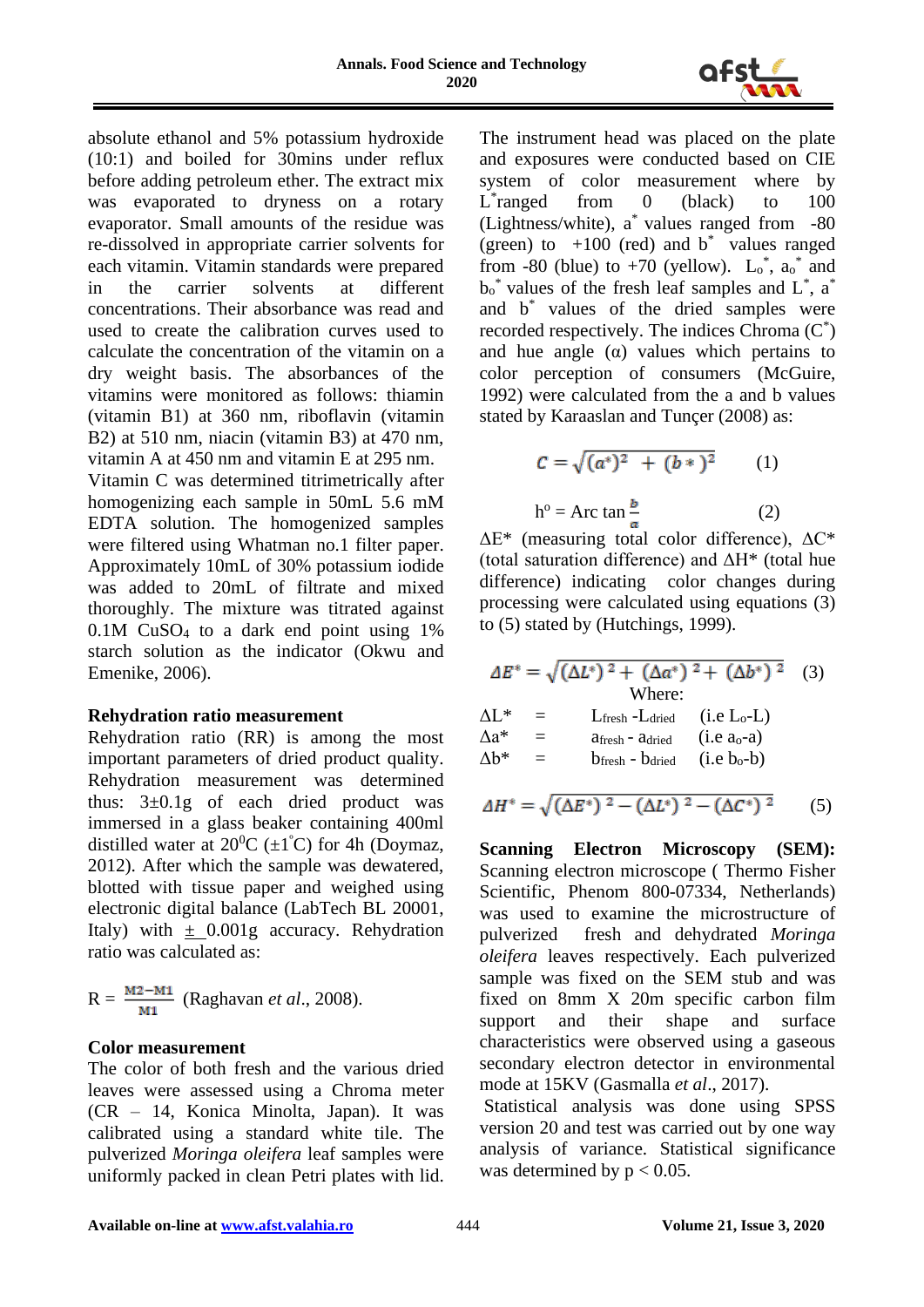

(4)

$$
\Delta C^* = \sqrt{(a)_{\text{dried sample}}^2 + (b^*)^2_{\text{dried sample}}} - \sqrt{(a^*)^2_{\text{fresh sample}} + (b^*)^2_{\text{fresh sample}}}
$$

**Table 1: Effect of different drying methods on proximate composition of** *Moringa oleifera* **leaves.**

| Sample       | Matter<br>Dry        | Moisture               | Ash $(\%)$          | Fat $(\%)$           | Crude Fiber            | Crude                       | CHO (%)                 | Energy                 |
|--------------|----------------------|------------------------|---------------------|----------------------|------------------------|-----------------------------|-------------------------|------------------------|
|              | $(\%)$               | $(\%)$                 |                     |                      | $(\%)$                 | Protein $(\%)$              |                         | Value                  |
|              |                      |                        |                     |                      |                        |                             |                         | (KCal/100g)            |
| MOL 40       | $93.10^{b} + 0.14$   | $6.90^{d}+0.14$        | $8.80^{\circ}+0.28$ | $6.00^{d} + 0.00$    | $22.20^b + 0.28$       | $19.50^{\circ}+0.35$        | $36.60^{ab} + 0.35$     | $278.40^{b} + 2.83$    |
| $MOL$ 50     | $93.40^{ab} + 0.00$  | $6.60^{d} + 0.00$      | $8.40^{cd}+0.28$    | $770^b + 0.14$       | $23.70^{a} + 0.14$     | $21.63^b + 0.18$            | $31.48^{\circ}+0.53$    | $281.70^{b} + 4.10$    |
| MOL60        | $94.00^{a}+0.00$     | $6.00^{\circ}+0.00$    | $8.10^{d} + 0.14$   | $8.10^{a} + 0.14$    | $24.10^{a} + 0.14$     | $22.98^{\mathrm{a}} + 0.18$ | $30.73c + 0.32$         | $287.70^{a}+0.71$      |
| SDMOL        | $91.70c + 0.14$      | $8.30^{\circ}+0.14$    | $9.50^{b} + 0.00$   | $640^{\circ}+0.00$   | $18.00^{d} + 0.00$     | $16.00^{d}$ + 0.35          | $41.80^{a}+0.50$        | $288.80^{a}+0.57$      |
| <b>FMOL</b>  | $30.60^{\circ}+0.28$ | $69.40^{a} + 0.28$     | $2.90^{\circ}+0.14$ | $2.50^{\circ}+0.00$  | $4.13e+0.18$           | $8.48^{\circ}+0.39$         | $12.60^{d} + 0.42$      | $247.7^{\circ}+2.97$   |
| <b>FDMOL</b> | $89.40^{d} + 0.57$   | $10.60^{\rm b} + 0.57$ | $10.20^{a} + 0.28$  | $2.30^{\circ}$ ±0.14 | $20.40^{\circ}$ + 0.28 | $22.93 + 0.25$              | $28.58^{\circ} \pm 0.2$ | $106.92^{d} \div 0.31$ |

Values are means  $\pm$  standard deviation. Values with different superscript in the same column are significantly different (p<0.05) MOL 40: *Moringa oleifera* leaves oven dried at 40ºC, MOL 50: *Moringa oleifera* leaves oven dried at 50ºC, MOL 60: *Moringa oleifera* leaves oven dried at 60ºC, SDMOL: Shade dried *Moringa oleifera* leaves, FMOL: Fresh *Moringa oleifera* leaves, FDMOL: Freeze dried *Moringa oleifera* leaves, CHO- carbohydrate.

#### **3. RESULTS AND DISCUSSION**

#### **Proximate composition**

Table 1 shows results on the effect of drying methods on proximate composition of *Moringa oleifera* leaves. All the dried samples had higher ash, crude fiber, crude protein and carbohydrate content than the fresh samples. Results indicated a significant difference  $(p<0.05)$  in dry matter content of the vegetable samples. *M. oleifera* oven dried at  $60^{\circ}$ C (MOL60) had the highest dry matter content of 94% while the fresh leaves (FMOL) had the least value. Oven drying at varied temperatures  $(40^{\circ}C, 50^{\circ}C \text{ and } 60^{\circ}C)$  resulted to higher dry matter content than shade drying or freeze drying. This is in contrast to the findings of Adeyemi *et al.*(2014) who reported that shade drying resulted to a higher dry matter content than oven drying at  $60^{\circ}$ C.

Oven drying at varied temperatures resulted to lower moisture content than either shade drying  $(8.30\%)$  or freeze drying  $(10.60\%)$ . The higher the oven temperature, the lower the moisture content. Moisture content observed in the dehydrated leaves were lower than moisture content of *M. oleifera* leaves dehydrated by oven drying at 60ºC or shade dried mentioned elsewhere (Moyo *et al.,* 2011; Adeyemi *et al.,* 2014).

Moisture content of fruits and vegetables could be influenced by humidity in the geographical location. However, moisture content of the dehydrated leaves were less than 14% maximum moisture content that can be tolerated for dried products to keep well in storage.

Freeze drying resulted to higher ash content  $(10.20\%)$  than shade drying  $(9.50\%)$  and oven drying at  $40^{\circ}$ C,  $50^{\circ}$ C and  $60^{\circ}$ C which had values of 8.80%, 8.40% and 8.10% respectively. Higher oven temperature resulted to lower ash content which could be due to high oxidation rate as oven temperature increased. Oven drying at  $50^0C$  and  $60^0C$  resulted to significantly higher  $(p<0.05)$  fat content than oven drying at  $40^{\circ}$ C. There was no significant difference  $(p>0.05)$  in fat content of the fresh (FMOL) and freeze dried leaves (FDMOL). Freeze and shade drying resulted to low fat content than oven drying at varied temperatures This could be attributed to high temperature effect which lowered the turgidity of lipid organelles hence increasing the rate of organelle disintegration. Fat content of shade dried leaves observed in our work was similar to the value reported by Moyo *et al*. (2011) for shaded dried M. *oleifera* leaves from Tooseng-Limpopo South Africa.

There was no significant difference  $(p>0.05)$  in crude protein content of leaves subjected to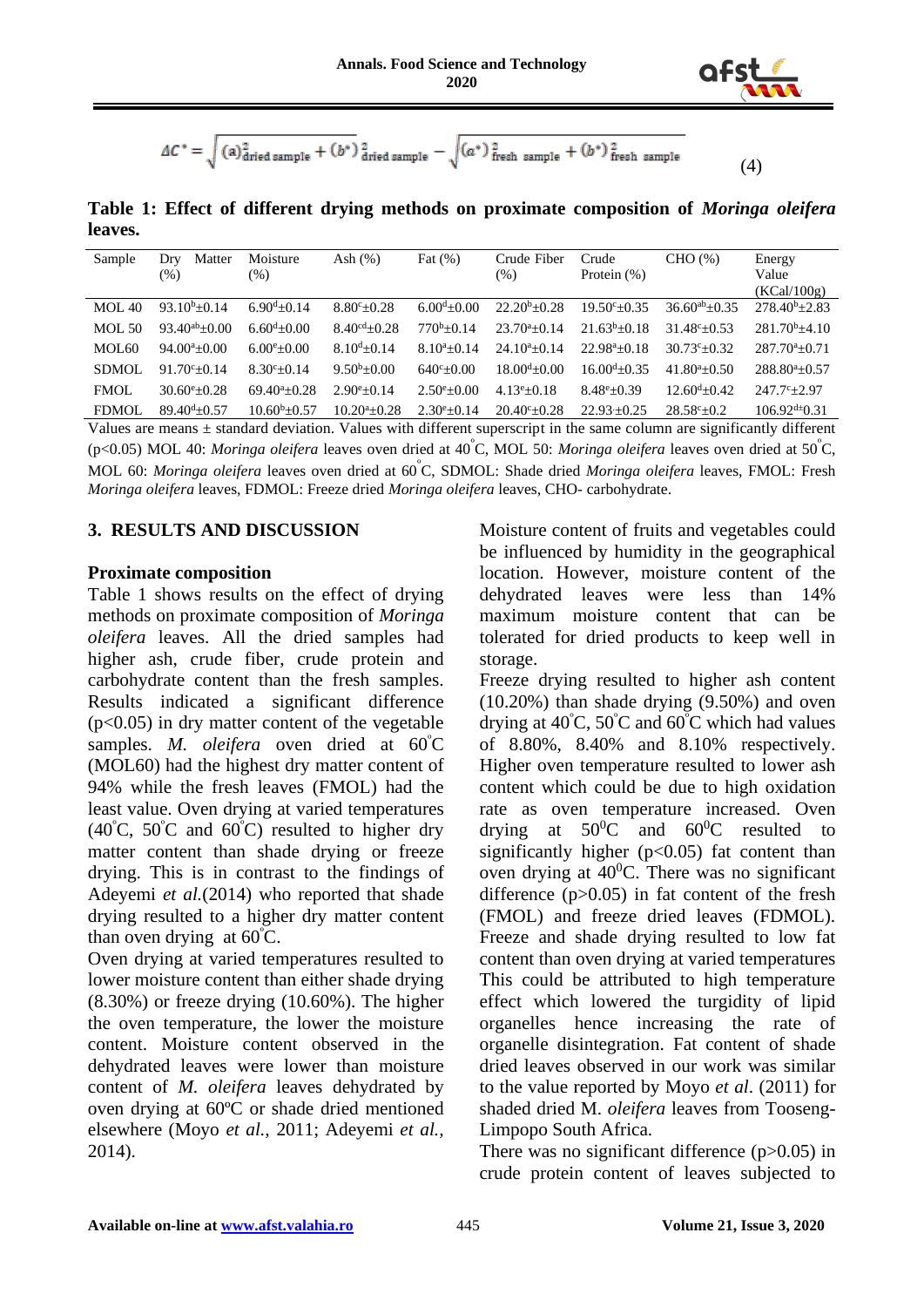

freeze drying and leaves oven dried at  $60^{\circ}$ C (MOL60) which had values of 22.93% and 22.98% respectively. Gradual increase in oven temperature resulted to increased crude protein content and it was observed that oven dried samples had higher crude protein content than shade dried samples. This was in contrast to the findings of Oni *et al*. (2015) who reported higher values in crude protein content of shade dried vegetables than in oven dried common Nigerian edible botanicals.

Oven drying resulted to higher crude fiber contents than either shade drying or freeze drying. Crude fiber content of all the dried leaves irrespective of drying method was higher than crude fiber content of *Adansonia digitata* leaves subjected to various drying methods and ranged between 8.05-11.96% (Abioye *et al.*, 2014). The various drying methods resulted to variations in carbohydrate content of the various dehydrated vegetable samples. Shade dried samples had the highest carbohydrate content of 41.80% while the freeze dried samples had the least carbohydrate content of 28.58%. There was no significant difference (p>0.05) in carbohydrate content of samples oven dried at 50°C, 60°C or freeze dried. Energy Values ranged between 247.7 KCal/100g (FDMOL) and 288.807 KCal/100g (SDMOL) for the dehydrated *M.oleifera* leaf products while the fresh leaves had a value of 106.927KCal/100.

#### **Mineral content**

Table 2 shows results on mineral content of dehydrated *M. oleifera* leaf products subjected

to various drying methods and compared with mineral content of fresh leaves. Freeze dried samples had the highest mineral content except sodium. Drying resulted to moisture loss with increase in mineral nutrient concentration. Drying temperature had varied effects on mineral concentration such that low temperature employed in freeze drying and shade drying retained minerals than the oven drying temperatures. Increased oven temperature resulted to a gradual decrease in mineral concentration which could be attributed to higher oxidation rate of minerals with increase in oven temperature. Variations in mineral concentration with respect to drying method decreased in this order: Freeze drying> shade drying> Oven drying at  $40^{\circ}$ C> oven drying  $50^{\circ}$ C > Oven drying  $60^{\circ}$ C.

The abundance of minerals in the fresh and dehydrated samples was in this order: Calcium> Potassium > Sodium >Magnesium> Phosphorus > Zinc > Iron. Similarly, Moyo *et al.* (2011) reported calcium to be the most abundant mineral element followed by Potassium while Phosphorus was the least among the macro-elements found in *M. oleifera* leaves. Calcium, Magnesium and potassium contents of fresh *M. oleifera* leaves were higher than calcium, magnesium and potassium of fresh (raw) *Telfaira occidentalis* leaves which had values of 1.50, 4.30 and 3.45mg/100g respectively (Okpalama *et al*., 2013). However Zinc (2.00mg/100g) and Iron (8.90mg/100g) contents of fresh *T. occidentalis* were higher than 0.87 and 0.80mg/100g observed for zinc and iron contents of fresh *M. oleifera* leaves.

| Table 2: Effect of different drying methods on mineral content of Moringa oleifera leaves |
|-------------------------------------------------------------------------------------------|
|-------------------------------------------------------------------------------------------|

| Sample            | Calcium                   | Magnesium              | Potassium              | Phosphorus                  | Sodium                       | Iron                       | Zinc                     |
|-------------------|---------------------------|------------------------|------------------------|-----------------------------|------------------------------|----------------------------|--------------------------|
|                   | (mg/100g)                 | (mg/100g)              | (mg/100g)              | (mg/100g)                   | (mg/100g)                    | (mg/100g)                  | (mg/100g)                |
| MOL40             | $208.28^{\circ}$ ± 0.25   | $53.45^{\circ}$ + 0.25 | $201.75^{\circ}+0.61$  | $38.53^{\circ}+0.18$        | $184.46^b \pm 0.28$          | $1.50b + 0.13$             | $2.42^{\circ}$ + 0.00    |
| MOL50             | $196.48^{\rm d} \pm 0.32$ | $54.20^{d} \pm 0.00$   | $200.24^{d} \pm 0.30$  | $35.50^{d}$ + 0.26          | $181.06^{\circ}$ $\pm 0.47$  | $1.22^{\circ}+0.06$        | $2.18^{d} \pm 0.00$      |
| MOL <sub>60</sub> | $192.39e+0.00$            | $56.42^{\circ}$ + 0.27 | $194.40^{\circ}$ +0.29 | $33.27^{\circ}+0.22$        | $176.54^{\mathrm{d}}\pm0.00$ | $1.08^{\circ}+0.06$        | $2.08^{\text{d}} + 0.06$ |
| <b>SDMOL</b>      | $214.15^b \pm 0.10$       | $61.77^b \pm 0.57$     | $209.54^b \pm 0.00$    | $39.71^b \pm 0.19$          | $187.26^a \pm 0.08$          | $1.63^b \pm 0.05$          | $2.58^b \pm 0.00$        |
| <b>FMOL</b>       | $86.29^{f}+0.13$          | $11.26^{f} \pm 0.00$   | $82.78^{f} \pm 0.00$   | $8.30^{f} + 0.00$           | $69.15^{\circ}$ + 0.61       | $0.80^{d}$ + 0.03          | $0.87^{\circ}$ + 0.07    |
| <b>FDMOL</b>      | $224.75^a \pm 1.22$       | $69.03^a + 0.47$       | $243.70^a \pm 0.00$    | $43.32^{\mathrm{a}}\pm0.76$ | $183.23^{b}+1.18$            | $2.28^{\mathrm{a}} + 0.18$ | $3.94a + 0.12$           |

Values are means  $\pm$  standard deviation. Values with different superscript in the same column are significantly different (p<0.05) MOL 40: *Moringa oleifera* leaves oven dried at 40ºC, MOL 50: *Moringa oleifera* leaves oven dried at 50ºC, MOL 60: *Moringa oleifera* leaves oven dried at 60 <sup>º</sup>C, SDMOL: Shade dried *Moringa oleifera* leaves, FMOL: Fresh *Moringa oleifera* leaves, FDMOL: Freeze dried *Moringa oleifera* leaves CHO- carbohydrate.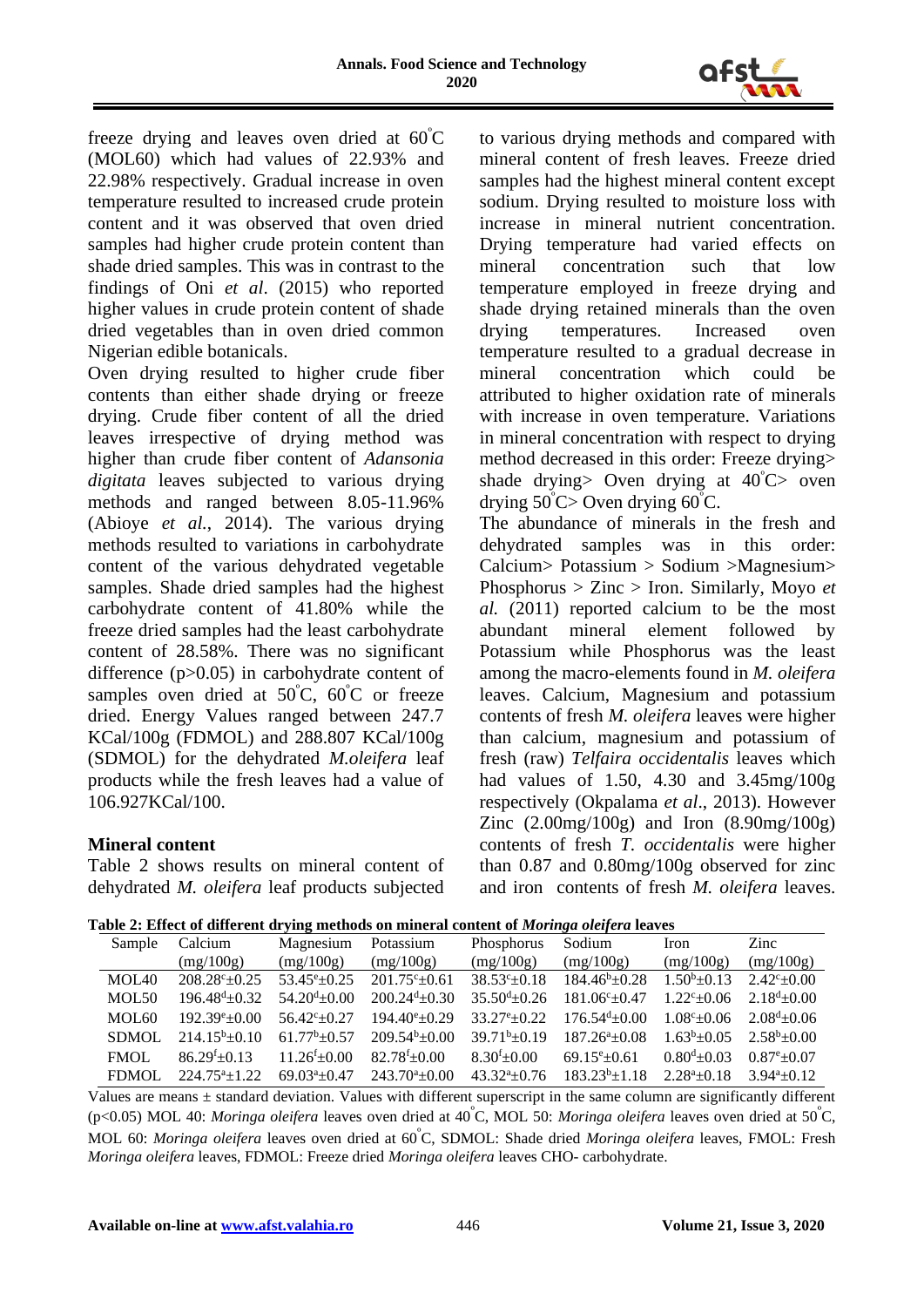

| raoic or enfects of unferent ur ying includus on vitamin content or <i>moring</i> a <i>oleger</i> a icaves |                            |                         |                                     |                         |                                                        |                            |  |  |  |  |
|------------------------------------------------------------------------------------------------------------|----------------------------|-------------------------|-------------------------------------|-------------------------|--------------------------------------------------------|----------------------------|--|--|--|--|
| Sample                                                                                                     | Vitamin A                  |                         |                                     |                         | Vitamin $B_1$ Vitamin $B_2$ Vitamin $B_3$ Vitamin C    | Vitamin E                  |  |  |  |  |
|                                                                                                            | $\text{ug/g}$ )            | (mg/100g)               | (mg/100g)                           | (mg/100g)               | (mg/100g)                                              | (mg/100g)                  |  |  |  |  |
| $Mol$ 40                                                                                                   | $4.34^{\circ} \pm 0.07$    | $1.81^{\circ} \pm 0.02$ |                                     |                         | $0.95^b \pm 0.04$ $2.07^c \pm 0.04$ $18.30^b \pm 0.14$ | $3.66^{bc} \pm 0.33$       |  |  |  |  |
| Mol <sub>50</sub>                                                                                          | $3.74^{\mathrm{d}}\pm0.03$ | $1.74^{\rm d} \pm 0.00$ | $0.74^d \pm 0.03$ $1.88^d \pm 0.00$ |                         | $16.64^{\circ} \pm 0.30$                               | $3.23^{\circ} \pm 0.00$    |  |  |  |  |
| Mol <sub>60</sub>                                                                                          | $3.08^{\rm e}{\pm}0.09$    | $1.55^{\rm e}{\pm}0.04$ | $0.64^{\rm e}{\pm}0.03$             | $1.66^{f} \pm 0.05$     | $13.35^{\text{d}}\pm 0.35$                             | $2.64^d \pm 0.00$          |  |  |  |  |
| <b>SDMOL</b>                                                                                               | $4.70^{bc}$ ± 0.13         | $2.51^b \pm 0.02$       | $1.29^a \pm 0.00$ $2.52^b \pm 0.00$ |                         | $19.30^a \pm 0.00$                                     | $3.83^{b} \pm 0.18$        |  |  |  |  |
| <b>FMOL</b>                                                                                                | $5.15^b \pm 0.00$          | $1.40^{f} \pm 0.00$     | $0.83^{\circ}$ ± 0.03               | $1.87^{\rm d} \pm 0.11$ | $19.34^a \pm 0.16$                                     | $4.72^{\mathrm{a}}\pm0.00$ |  |  |  |  |
| <b>FDMOL</b>                                                                                               | $10.86^a \pm 0.57$         | $2.65^{\circ}$ ±0.00    | $1.31^a \pm 0.06$                   | $2.74^{\circ} \pm 0.06$ | $19.03^{ab} \pm 0.60$                                  | $5.13^a \pm 0.32$          |  |  |  |  |
|                                                                                                            |                            |                         |                                     |                         |                                                        |                            |  |  |  |  |

**Table 3: Effects of different drying methods on vitamin content of** *Moringa oleifera* **leaves**

Values are means  $\pm$  standard deviation. Values with different superscript in the same column are significantly different (p<0.05). MOL 40: *Moringa oleifera* leaves oven dried at 40ºC, MOL 50: *Moringa oleifera* leaves oven dried at 50 <sup>º</sup>C, MOL 60: *Moringa oleifera* leaves oven dried at 60ºC, SDMOL: Shade dried *Moringa oleifera* leaves, FMOL: Fresh *Moringa oleifera* leaves, FDMOL: Freeze dried *Moringa oleifera* leaves.

**Vitamin content:** Table 3 shows results on the effect of different drying methods on vitamin contents of *Moringa oleifera* leaves. Drying resulted to a significant difference  $(p<0.05)$  in vitamin contents of the various samples. Results indicated that freeze drying had the best effect in retaining and concentrating the various vitamins analyzed especially vitamins A, B1, B2, B3 and E while shade drying was more effective in retaining Vitamin C than the other drying methods. Vitamin A content of both fresh and dehydrated *M. oleifera* leaves ranged between 3.08-10.86 µg. Therefore, there is need for adequate intake of *Moringa oleifera* leaves either in the dried or fresh state so as to provide dietary allowance of 300 to 400µg/day for children, 600-900µg/day for males and females of healthy individuals (FNB/IMN/NA, 2001).

The various drying methods increased the concentration of Vitamin  $B_1$  by 29.29%, 24.29%, 10.71%, 79.29% and 82.29% for oven drying at  $40^{\circ}$ C,  $50^{\circ}$ C,  $60^{\circ}$ C, shade drying and freeze drying respectively. Vitamin B<sup>1</sup> (thiamin) content observed for fresh *M. oleifera* leaves was higher than thiamin content of fresh *T. occidentalis* leaves (0.08mg/g) as well as 0.25mg/100g for raw *Pterocarpus mildbraedii (Okpalama et al., 2016).* Vitamin  $B_1$  content of both raw and the various dried samples will be sufficient to provide nutritional needs of infants and children (0.02-0.06mg/d), male and female of various age groups (0.09-1.1mg/day), pregnant and lactating females (1.4mg/d) of healthy individuals (FNB/IM/NA, 1998). Thiamin functions as co-enzymes in carbohydrate and branched chain amino acid metabolism (FNB/IM/NA,1998). Vitamin B<sup>2</sup> ranged between 0.64 and 1.31 mg/100g. Vitamin B<sup>2</sup> present in dehydrated *M. oleifera* leaves may be sufficient to provide nutritional needs of Vitamin B<sup>2</sup> for infants and children (0.03 -0.06mg/day) alongside male and female (0.9 – 1.1mg/day) of healthy individuals  $(FNB/IM/NA, 1998)$ . Vitamin  $B_3(niacin)$ content of both fresh and dehydrated samples may not be sufficient to supply niacin to meet with nutritional needs of 6-8mg/day for children or 12-16mg/day for male and female of healthy individuals (FNB/IM/NA, 1998). Therefore it needs supplementation from other food sources.

Vitamin C content of fresh and dehydrated leaves will not be sufficient to supply vitamin C needs of 45 to 75mg/day for male and female of healthy individuals but can go to an extent to provide nutritional needs of 15 to 25mg/day for children between 1 to 8 years (FNB/IM/NA, 2000). Vitamin C is required for reactions which need reduced or iron metalloenzyme and serve as an antioxidant (FNB/IM/NA, 2000). The various drying methods caused a reduction in Vitamin E content of *M. oleifera* leaves except freeze drying. Vitamin E content of both fresh and dried leaves could be sufficient to supply about 37.71 to 73.29% of RDA of  $7mg/d$  for children and  $17.40 - 46.64\%$  RDA of 11-15mg/day for male and female of healthy individuals (FNB/IM/NA, 2000). Vitamin E functions as a chain breaking antioxidant in lipid bi-layers of cells.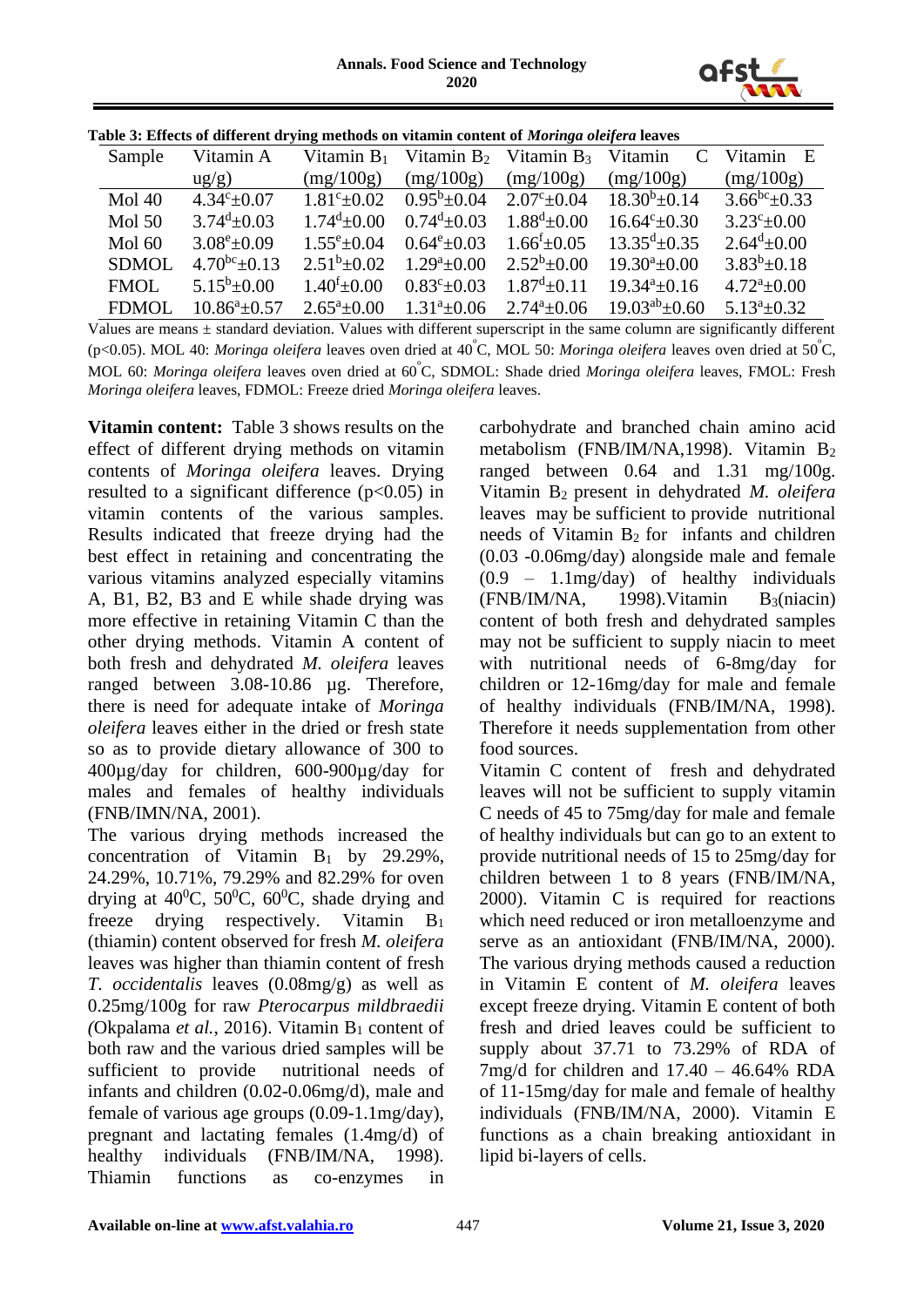

**Rehydration Ratio (RR):** Figure 1 shows results on rehydration ratio of the various dried *Moringa oleifera*. Rehydration ratio an important attribute considered in understanding the quality of dried material (Izli and Polat, 2019). The rehydration ratio (RR) of the dehydrated samples ranged between 3.40 and 4.49. Rehydration was highest for samples oven dried at 50<sup>º</sup>C (MOL50) and lowest for samples oven dried at  $40^{\circ}$ C (MOL40). There was no significant difference (p>0.05) in rehydration ratio of MOL50 and shade dried (SDMOL). Rehydration was in this order: Oven drying at  $50^{\circ}$ C = Shade drying> Freeze drying> Oven drying at  $60^{\circ}$ C> Oven drying at 40<sup>º</sup>C. This could be explained that the various drying methods had varied effects on tissue integrity loss with intense formation of largely shrunken cellular constituents such as parenchyma with diminished hydrophilic properties. Higher rehydration ratios were obtained for leaves oven dried at 50<sup>º</sup>C, shade dried and freeze dried than leaves oven dried at 60<sup>º</sup>C. This was in contrast to the report of Sacilik and Elicin (2006) who reported that rehydration ratio increases with rise in drying temperatures since moisture removal rate is very quick and this induces less contraction, hence, catalyses rehydration. Aksoy *et al*. (2019) reported a moderate drying time

produces a food matrix having less deformation. It was expected that lower oven drying temperature of 40<sup>º</sup>C could have resulted to a higher rehydration ratio. it is envisaged that oven drying at  $40^{\circ}$ C could have activated endogenous enzymes which catalyzed the production of compounds with diminished hydrophilic properties.

# **Scanning Electron Micrograph (SEM) of fresh and dehydrated Moringa oleifera leaves**

Figure 2a-f presents micrographs of fresh and dehydrated leaves of *Moringa oleifera.* The SEM of samples indicated a clear distinction in microstructure of fresh and dehydrated leaves. The cells of fresh leaves (a) were flat with irregular parenchyma shape while cells of the dehydrated samples (b-f) were thick with irregular parenchyma shape. Parenchyma thickness varied with different drying methods. Shade drying and oven drying at 50<sup>º</sup>C resulted to almost similar parenchyma thickness.

There could be the reason for insignificant difference (p>0.05) in rehydration ratios reported for MOL50 and SDMOL as shown in Fig.1. Parenchyma of freeze dried samples was thick but showed mild distortions as shown by the arrow while oven drying at  $40^{\circ}$ C resulted to thin walled parenchyma.



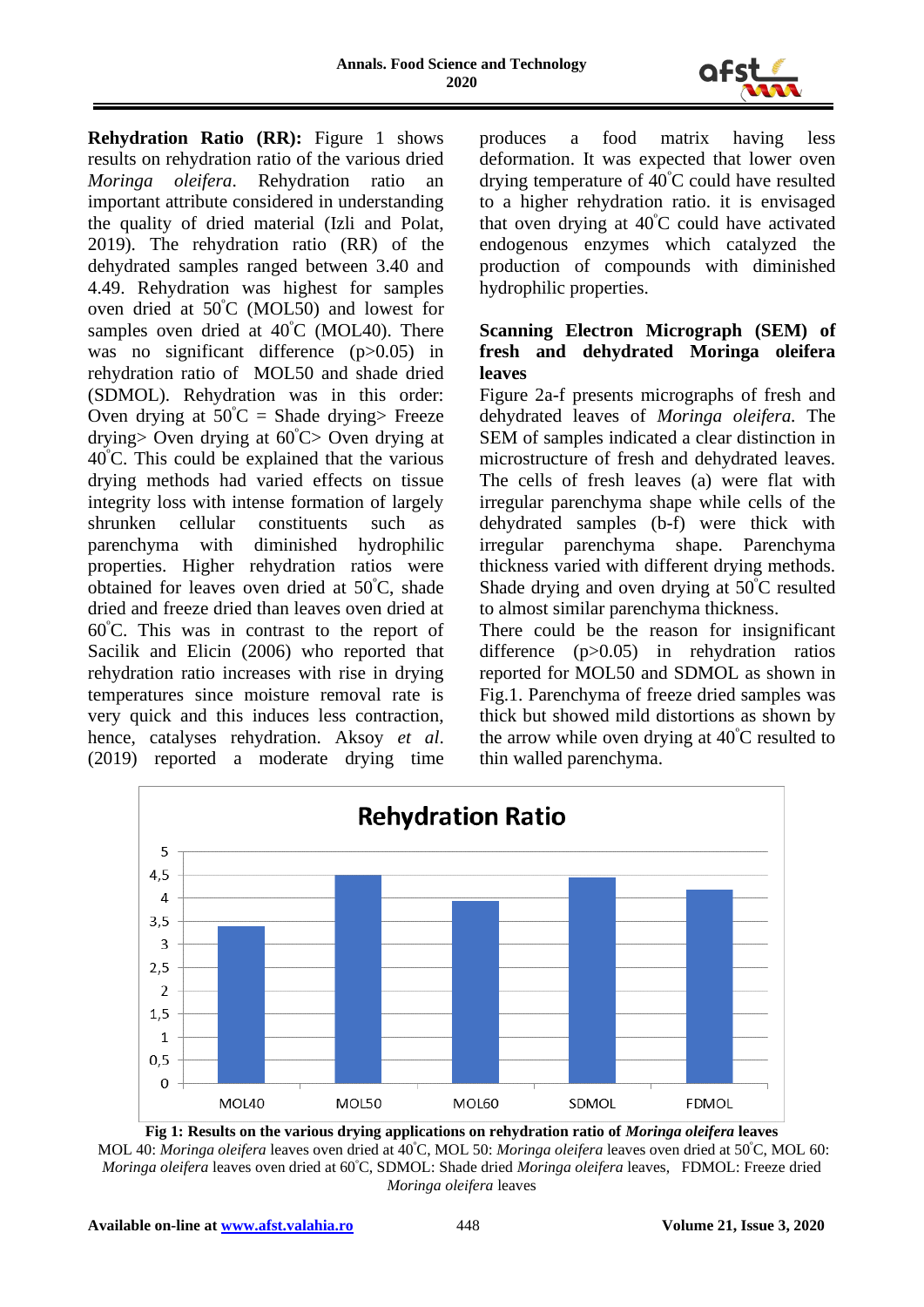



**Fig 2a-f: Scanning Electron Micrographs of fresh and dehydrated** *Moringa oleifera* **leaves** FMOL: Fresh *Moringa oleifera* leaves, SDMOL: Shade dried *Moringa oleifera* leaves, FDMOL: Freeze dried *Moringa oleifera* leaves. MOL 40: *Moringa oleifera* leaves oven dried at 40<sup>º</sup>C, MOL 50: *Moringa oleifera* leaves oven dried at 50<sup>º</sup>C, MOL 60: *Moringa oleifera* leaves oven dried at 60<sup>º</sup>C, Arrows pointing at parenchyma cells.

Generally, there was complete parenchyma without significant cell wall damage for all the dehydrated samples except sample oven dried at  $60^{\circ}$ C (MOL60). Oven drying at  $60^{\circ}$ C resulted to higher structural deformation of parenchyma which led to intensified water evaporation, hence undermining starch-protein matrix of the cell wall resulting to structural damage (Izil and Isik, 2014).

#### **Results on Color**

Color determination was done using the CIELAB color scale to evaluate color characteristics of the dyhydrated *Moringa oleifera* leaf samples by estimating  $L^*$ ,  $a^*$ ,  $b^*$ parameters. These were used to calculate chroma ( $C^*$ ) and hue angle (α) while  $ΔE$  (total color difference), ΔC (total saturation difference) and ΔH (total hue difference were calculated for measuring color differences and tracking color changes during processing (Zirlinska and Mankowski, 2012).  $L_0^*$ ,  $a_0^*$ ,  $b_0^*$ values of the fresh samples were 40.06, -10.85 and 13.68 respectively. All the drying applications significantly ( $p<0.05$ ) affected  $L^*$ , a<sup>\*</sup>, b<sup>\*</sup> parameters when compared with that of the fresh leaves.  $L^*$  values indicating brightness was in this order: Freeze dried *Moringa oleifera* leaves (FDMOL) > Fresh leaves (FMOL) = *Moringa oleifera* oven dried at 50ºC (MOL50) > Shade dried *Moringa oleifera* leaves (SDMOL) >*Moringa oleifera* leaves oven dried at 40ºC (MOL40) >*Moringa oleifera* leaves oven dried at 60ºC (MOL60). This indicates that freeze drying increased the brightness of the leaves while leaves oven dried at 60ºC had a darker color.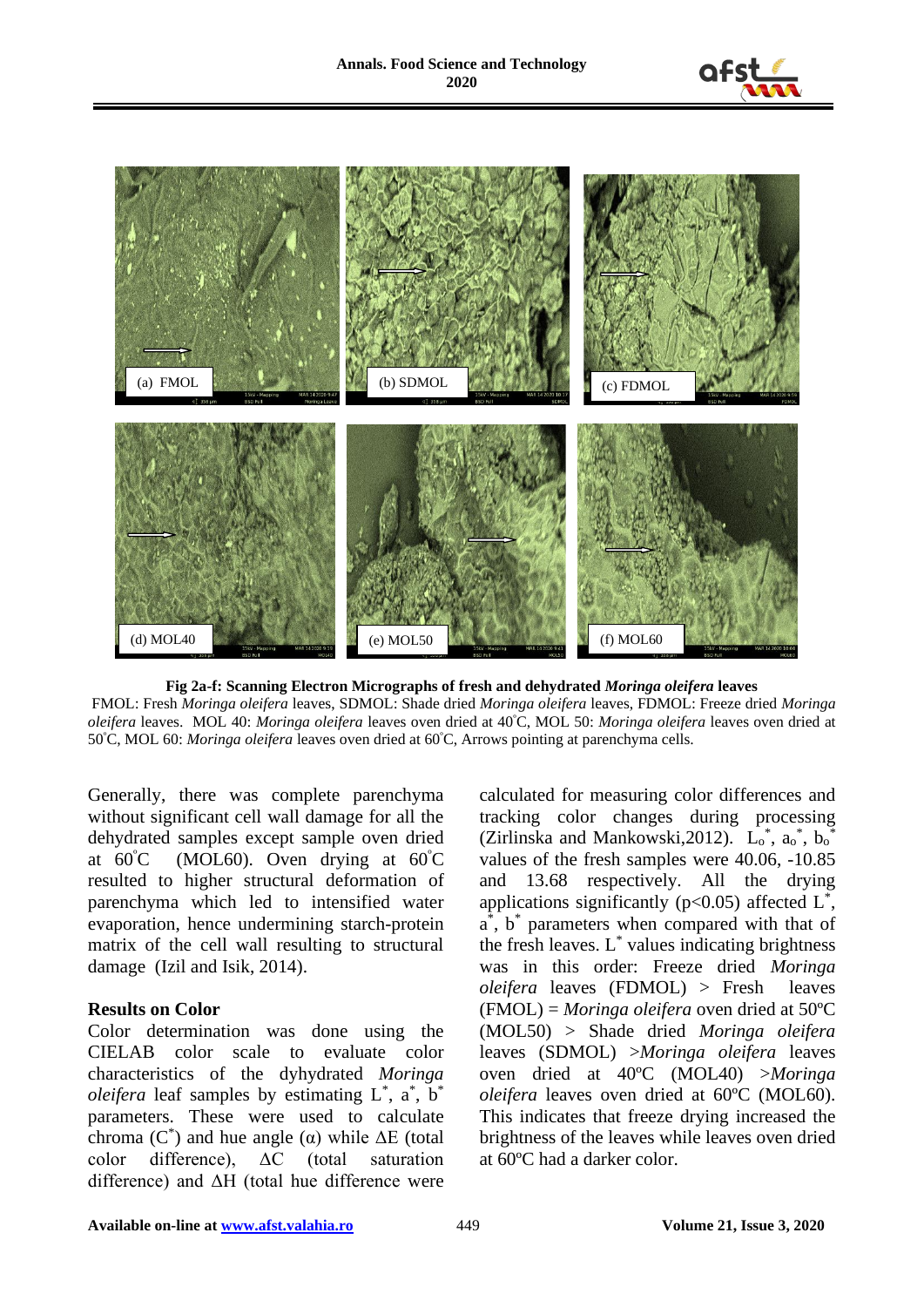

Oven drying at 50ºC gave a dried product with

similar brightness as that of the fresh leaves.<br>Results on  $a^*$  coordinate indication Results on a\* coordinate indicating greenness/redness showed that oven drying at 40<sup>º</sup>C, 50<sup>º</sup>C, shade drying and freeze drying gave products with greener color than leaves oven dried at 60<sup>º</sup>C which tend to have tinges of redness. Low oven drying temperatures as well as environmental temperature (as for shade drying) preserved chlorophyll and other colour pigments while at 60<sup>º</sup>C, the temperature induced the production of reddish brown pigments such as the melanoidins characteristic of Maillard reactions.

Considering the b\* coordinate indicating yellowness/blueness, the effect of various drying application on *Moringa oleifera* leaves compared with fresh samples was in this order: FDMOL>MOL50>MOL40>SDMOL>FMOL

>MOL60. This is an indication of the rate of retention and unfolding of carotenoid molecules which are yellow pigments. This indicates that freeze drying had the best effect while oven drying at 60ºC (MOL60) could have brought about higher degradation, hence loss of carotenoid as indicated by low b\* value (12.06). Junqueira *et al*.(2017) reported a decrease L\*, b\* values (darkness and less yellowness) and an increase in a\* values (more reddish) for convective drying of cape gooseberry fruits and this indicates browning reactions.

There was a significant difference  $(p<0.05)$  on the effect of drying applications on chroma value  $(C^*)$  and hue angle  $(\alpha)$  of the various dried *M. oleifera* leaf products. Chroma changes was in this order: FDMOL>MOL50>

MOL40>SDMOL>MOL60. Chroma value indicates color saturation and is proportional to its intensity (Izli and Isik, 2015). This indicated that freeze drying had the highest effect on color saturation of dried *M. oleifera* leaves. Hue angle  $(\alpha)$  characterizes the color of food products to aid in describing color changes (Izil and Isik, 2015).

Drying significantly  $(p<0.05)$  influenced the total difference in hue such that the dried products had a different color from that of the fresh vegetable which had the least hue value of 51.56. The closeness of hue values of the various dehydrated products to that of the fresh leaves was in this order: fresh leaves >MOL50>SDMOL>MOL40>FDMOL>MOL6 0. The higher the hue color, the farther away from the color of the fresh samples.

Izil and Isik (2015) gave a similar report whereby tomatoes oven dried at 50ºC had a closer hue  $(\alpha)$  color to that of the fresh samples.

The various drying applications significantly (p<0.05) affected  $\Delta E^*$ ,  $\Delta C^*$  and  $\Delta H^* \Delta E$ indicates color difference from those of the fresh samples and was in this order: MOL60>FDMOL>MOL40>SDMOL>MOL50 . Therefore oven drying at 50ºC gave a product that was closer in color to the fresh samples while oven drying temperature of 60ºC and freeze drying gave products with more intense color change.

A similar report on the effect of drying treatments on pumpkin and pepper indicated that freeze drying and oven drying at 70ºC gave products with more intense color changes than lower air drying at 30ºC (Guine and Barroca, 2012).  $\Delta C^*$  indicating difference in color saturation ranged between -5.27 for leaves oven dried at 60ºC and 5.96 for the freeze dried leaves when compared to that of the fresh leaves (i.e the standard).

When  $\Delta C$  is positive then the sample is more saturated than the standard and negative then the sample is less saturated than the standard (HunterLab, 2001). The difference in color saturation was in this order: FDMOL>MOL50>MOL40>

SDMOL>MOL60. ΔH<sup>\*</sup> is absolute color difference between two samples and it indicates the magnitude of a change in hue (HunterLab, 2001).

Total hue difference  $(\Delta H^*)$  compared to that of the fresh leaves was in this order: FDMOL>MOL60>MOL40>SDMOL>

MOL50. This indicated that hue color change of freeze dried *Moringa oleifera* leaves was quite different from that of the fresh leaves while oven drying at 50ºC had the least effect in inducing change in hue when compared with the fresh leaves.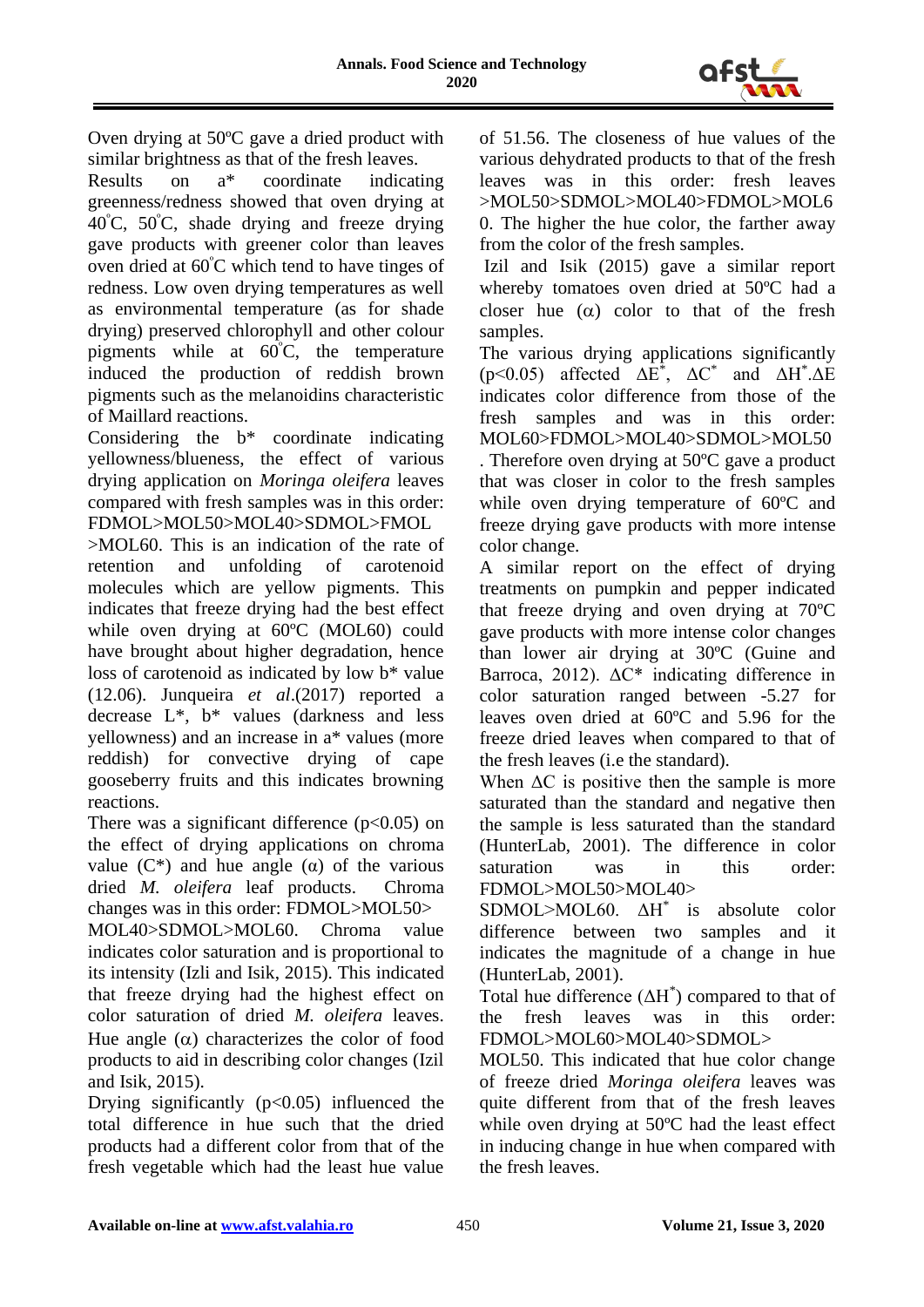

|                                    | Table 4: Effect of different drying applications on L*, a*, b*, Chroma, Hue, $\Delta E^*$ , $\Delta C^*$ and $\Delta H$ values of dried |  |  |  |  |
|------------------------------------|-----------------------------------------------------------------------------------------------------------------------------------------|--|--|--|--|
| and fresh Moringa oliefera leaves. |                                                                                                                                         |  |  |  |  |

| <b>Sample</b> | L*                     | $a^*$                    | $h^*$                       | Chroma                      | Hue $(a)$                   | $\Delta E^*$           | $\Delta C^*$               | $\Delta H^*$             |
|---------------|------------------------|--------------------------|-----------------------------|-----------------------------|-----------------------------|------------------------|----------------------------|--------------------------|
|               |                        |                          |                             | $(C^*)$                     |                             |                        |                            |                          |
| MOL40         | $35.76^{d} + 0.11$     | $-5.53^{\circ} \pm 0.02$ | $16.13^{c}+0.03$            | $17.05^{\text{d}}\pm 0.02$  | $71.09^{\circ}+0.10$        | $7.91^{\circ}+0.19$    | $-0.41^{\circ}+0.12$       | $5.85^{\circ}+0.03$      |
| MOL50         | $40.72^b + 0.28$       | $-8.86^{\circ}+0.01$     | $20.38^b + 0.15$            | $22.22^b + 0.17$            | $66.51^{\circ}+0.06$        | $7.00^{\circ}+0.04$    | $4.63^b \pm 0.10$          | $5.23^{\rm e}{\pm}0.15$  |
| MOL60         | $33.73^{\circ}$ ±0.01  | $1.76^{\rm a} \pm 0.01$  | $12.06^{\mathrm{f}}\pm0.01$ | $12.19^{f}+0.02$            | $81.72^{a} + 0.02$          | $11.80^{a}+0.16$       | $-5.27^{\circ} \pm 0.09$   | $7.59^{\rm b} + 0.01$    |
| <b>SDMOL</b>  | $36.33^{\circ}+0.26$   | $-5.18^b \pm 0.04$       | $14.70^{d} + 0.02$          | $15.59^{\circ}+0.20$        | $70.59^{d}+0.10$            | $7.47^{d} + 0.32$      | $-1.87^{\mathrm{d}}$ +0.30 | $5.45^{\text{d}} + 0.06$ |
| <b>FDMOL</b>  | $43.26^{\circ}+0.11$   | $-5.93^{d}+0.03$         | $22.66^{\mathrm{a}} + 0.07$ | $23.42^{\mathrm{a}} + 0.04$ | $75.33^b \pm 0.05$          | $10.48^{\rm b} + 0.06$ | $5.96^{\circ}$ ±0.06       | $8.33^a \pm 0.01$        |
| <b>FMOL</b>   | $41.06^{\rm b} + 0.20$ | $-10.85^{f}+0.05$        | $13.68^{\circ} \pm 0.09$    | $17.46^{\circ}+0.10$        | $51.56^{\mathrm{f}}\pm0.06$ |                        | $\overline{\phantom{a}}$   |                          |

Values are means  $\pm$  standard deviation. Values with different superscript in the same column are significantly different (p<0.05) MOL 40: *Moringa oleifera* leaves oven dried at 40<sup>o</sup>C, MOL 50: *Moringa oleifera* leaves oven dried at 50<sup>o</sup>C, MOL 60: *Moringa oleifera* leaves oven dried at 60°C, SDMOL: Shade dried *Moringa oleifera* leaves, FDMOL: Freeze dried *Moringa oleifera* leaves, FMOL: Fresh *Moringa oleifera* leaves.

# **4. CONCLUSIONS**

The findings of this study indicated that the various drying methods had varied effects on proximate composition while shade and freeze drying had very good effects on mineral and vitamin retention than the oven drying temperatures employed. With respect to rehydration ratio and color, results indicated that oven drying at  $50^{\circ}$ C and shade drying of *M. oleifera* leaves had the best effects on rehydration ratio. Oven drying at 50<sup>º</sup>C gave a product with the least color difference from that of the fresh leaves with respect to  $L^*$ ,  $\Delta E$ and  $\alpha$  values while freeze drying gave a product with the brightest color, Chroma value, color saturation  $(AC)$  and total hue difference (ΔH).

Scanning electron micrographs of the samples indicated a clear distinction in microstructure of fresh and dehydrated leaves. Parenchyma thickness varied with different drying methods. Therefore, freeze drying, shade drying and oven drying at  $50^{\circ}$ C will be of good use in producing dried *Moringa oleifera* leaves with good nutritional and color attributes.

# **5. REFERENCES**

- [1] Abioye V.F, Adejuvitan J.A and Idowu C.F., 2014. Effect of different drying methods on the nutritional and quality attributes of baobab leaves (*Adansonia digitata)*. Agriculture and Biology Journal of North America. 5(3): 104-108.
- [2] Adejumo B.A and Dan E.J., 2018. Nutritional composition of packaged *Moringa oleifera* leaves

powder in storage. Annual Journal of Food Science and Technology, 19 (2): 226 – 230.

- [3] Adeyemi S.B, Ogundele K.O and Animasaun M.A., 2014. Influence of drying methods on the proximate and phytochemical composition of *Moringa oleifera* Lam. Global Journal of Medicinal Plant Research, 2 (1):1-5.
- [4] Ahmed N, Singh J, Chauhan H, Anjum P.G.A and Kour H., 2013. Different drying methods: Their applications and recent advances. International Journal of Food Nutrition and Safety, 4(1): 34-42.
- [5] Aksoy A, Karasu S, Akeicek A. and Kayacan S., 2019. Effect of different drying methods on drying kinetics, microstructure, color and the rehydration ratio of minced meat. Foods, 8:216-229.
- [6] AOAC., 2005. Official Methods of Analysis of the Association of Official Analytical Chemists (18th Ed.). Gaithersburg, MD.
- [7] Dalmau M.E, Eim V, Rossetto C, Carcei J.A. and Simal S., 2019. Effect of convective drying and freeze drying on the release of bioactive compounds from beet root during in-vitro gastric digestion. Food and Function, 10:3290 -3223.
- [8] Dietary reference intakes for thiamin, riboflavin, niacin, VitB6, folate, vitB12, Pantothenic acid, biotin and choline, 1998. Food and Nutrition Board, Institute of Medicine, National Academies.
- [9] Dietary Reference Intakes for Vitamin A, K, Arsenic, Boron, Chromium, Copper, Iodine, Iron, Manganese, nickel, silicon, vanadium and zinc, 2001. Food and Nutrition Board Institute of medicine, National Academies.
- [10] Dietary reference intakes for Vitamin C, Vitamin E, selenium and carotenoids, 2000. Food and Nutrition Board Institute of Medicine, National Academies.
- [11] Doymaz I., 2012. Evaluation of some thin layer drying models of persimmon slices (*Diosspyros Skaki* L.). Energy Conservation and Management, 56:199-205.
- [12] Gasmalla M.A.A, Tessema H.A, Alahmed K, Hua X, Liao X and Yang R., 2017. Effect of different drying techniques on the volatile compounds,